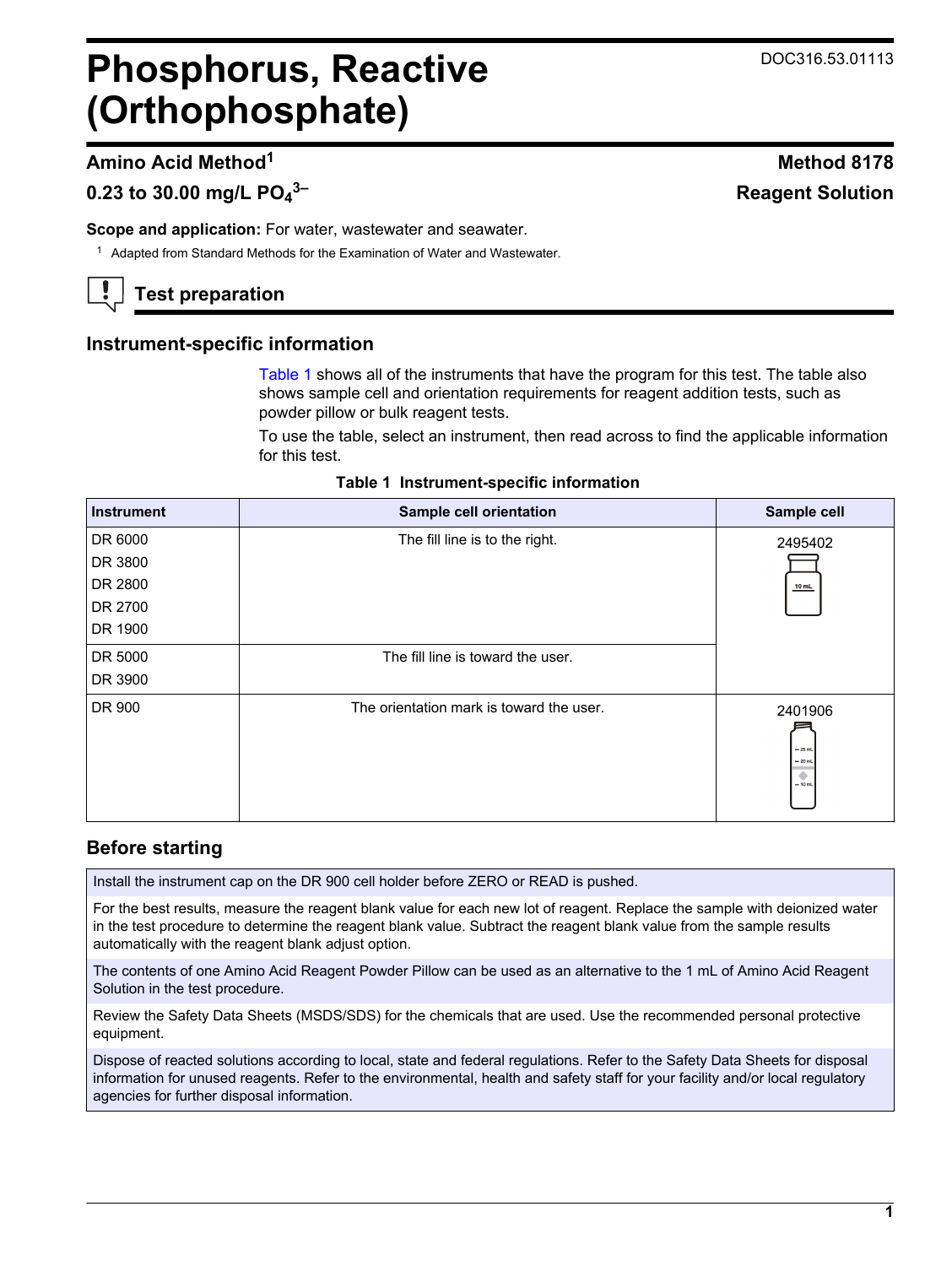## **Items to collect**

| <b>Description</b>                                                                                                                    | Quantity |
|---------------------------------------------------------------------------------------------------------------------------------------|----------|
| Amino Acid Reagent                                                                                                                    | 1 mL     |
| Cylinder, 25-mL, graduated mixing                                                                                                     |          |
| Molybdate Reagent                                                                                                                     | 1 mL     |
| Sample cells (For information about sample cells, adapters or light shields, refer to Instrument-<br>specific information on page 1.) |          |

Refer to [Consumables and replacement items](#page-4-0) on page 5 for order information.

## **Sample collection and storage**

- Collect samples in clean glass or plastic bottles that have been cleaned with  $6 \text{ N } (1:1)$ hydrochloric acid and rinsed with deionized water.
- Do not use a detergent that contains phosphate to clean the sample bottles. The phosphate in the detergent will contaminate the sample.
- Analyze the samples as soon as possible for best results.
- If immediate analysis is not possible, immediately filter and keep the samples at or below 6 °C (43 °F) for a maximum of 48 hours.
- Let the sample temperature increase to room temperature before analysis.

## **Powder pillow procedure**







**1.** Start program **485 P React. Amino**. For information about sample cells, adapters or light shields, refer to [Instrument](#page-0-1)[specific information](#page-0-1) on page 1.

*Note: Although the program name can be different between instruments, the program number does not change.*

- **2. Prepare the sample:** Fill a mixing cylinder to the 25 mL line with sample.
- **3. Prepare the sample:** Add 1 mL of Molybdate Reagent.
- **4.** Add 1 mL of Amino Acid Reagent Solution.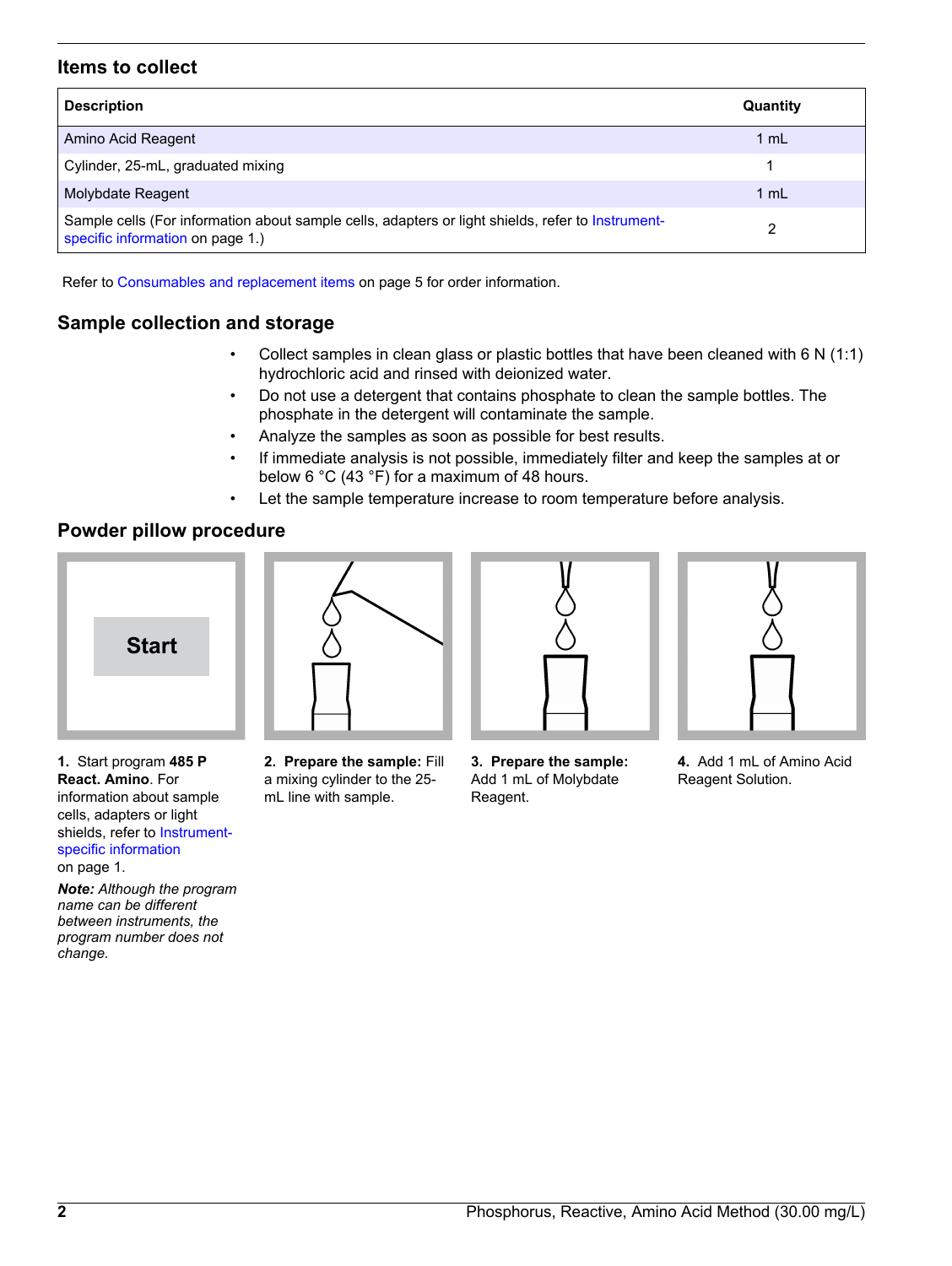

**5.** Put the stopper on the mixing cylinder. Invert the mixing cylinder several times to mix. A blue color shows if phosphate is present in the sample.



**6.** Start the instrument timer. A 10-minute reaction time starts.

Prepare the blank while the timer is counting down.



**7. Prepare the blank:** Fill a sample cell with 10 mL of untreated sample.



**8.** When the timer expires, clean the blank sample cell.



**9.** Insert the blank into the cell holder.



**10.** Push **ZERO**. The display shows 0.00 mg/L  $PO<sub>4</sub>$ <sup>3–</sup>.



prepared sample.



**12.** Clean the prepared sample cell.



**13.** Insert the prepared sample into the cell holder.

## **Interferences**



**14.** Push **READ**. Results show in mg/L  $PO<sub>4</sub><sup>3–</sup>$ .

| Interfering<br>substance            | Interference level                                                                                                                                                                                                            |
|-------------------------------------|-------------------------------------------------------------------------------------------------------------------------------------------------------------------------------------------------------------------------------|
| Calcium                             | More than 10,000 mg/L as $CaCO3$                                                                                                                                                                                              |
| Chloride                            | More than $150,000$ mg/L CI-                                                                                                                                                                                                  |
| Colored samples                     | Add 1 mL of 10 N Sulfuric Acid Standard Solution to another 25-mL sample. Use this instead of<br>untreated sample as the blank to zero the instrument. Use a pipet and pipet filler to measure the<br>sulfuric acid standard. |
| High salt levels (Na <sup>+</sup> ) | May cause low results. To eliminate this interference, dilute the sample until two successive dilutions<br>give about the same result.                                                                                        |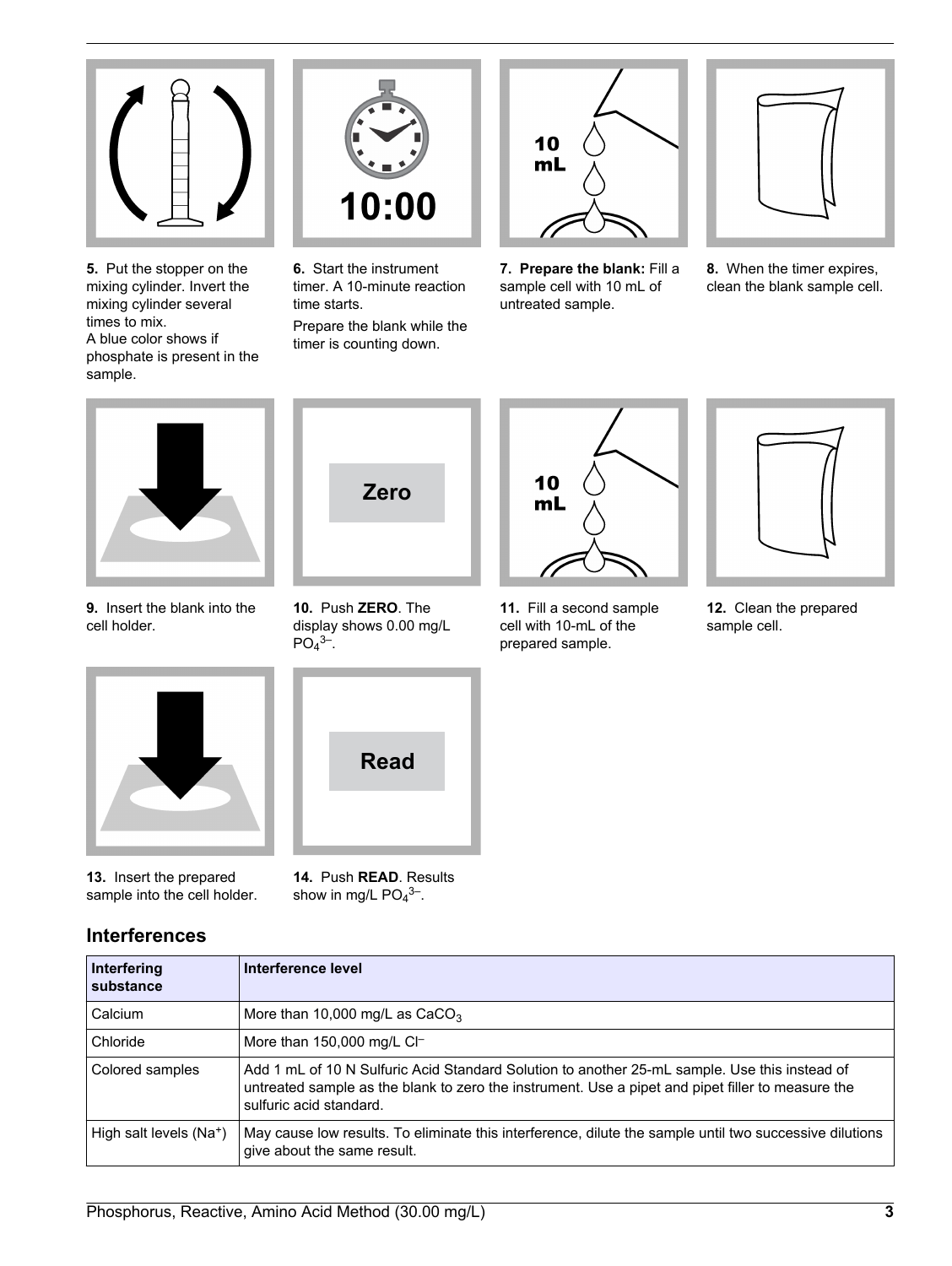| Interfering<br>substance                           | Interference level                                                                                                                                                                                                                                                                                                                                                                                                                                     |
|----------------------------------------------------|--------------------------------------------------------------------------------------------------------------------------------------------------------------------------------------------------------------------------------------------------------------------------------------------------------------------------------------------------------------------------------------------------------------------------------------------------------|
|                                                    |                                                                                                                                                                                                                                                                                                                                                                                                                                                        |
| Magnesium                                          | More than 40,000 mg/L as $CaCO3$                                                                                                                                                                                                                                                                                                                                                                                                                       |
| Nitrite $(NO2-)$                                   | Bleaches the blue color. Remove nitrite interference by adding 0.10 g of sulfamic acid to 50 mL<br>sample. Swirl to mix. Use this treated sample in the test procedure.                                                                                                                                                                                                                                                                                |
| Phosphates, high<br>levels $(PO43–)$               | As the concentration of phosphate increases, the color changes from blue to green, then to yellow<br>and finally to brown. The brown color may suggest a concentration as high as 100,000 mg/L $PO_4^{3-}$ . If<br>a color other than blue is formed, dilute the sample and retest.                                                                                                                                                                    |
| Sulfide $(S2)$                                     | Sulfide interferes. For samples with a sulfide concentration less than 5 mg/L, remove sulfide<br>interference as follows:                                                                                                                                                                                                                                                                                                                              |
|                                                    | Add 50 mL of sample to an Erlenmeyer flask.<br>1.<br>Add Bromine Water by drops with constant swirling until a permanent yellow color develops.<br>2.<br>Add Phenol Solution by drops until the yellow color just disappears. Use this treated sample in<br>3.<br>the test procedure.                                                                                                                                                                  |
| Temperature                                        | For best results, sample temperature should be $21 \pm 3$ °C (70 $\pm$ 5 °F).                                                                                                                                                                                                                                                                                                                                                                          |
| Turbidity                                          | May give inconsistent results for two reasons. Some suspended particles may dissolve because of<br>the acid used in the test. Also, desorption of orthophosphate from particles may occur. For highly<br>turbid samples, add 1 mL of 10 N Sulfuric Acid Standard Solution to another 25-mL sample. Use this<br>instead of untreated sample as the blank to zero the instrument. Use a pipet and pipet filler to<br>measure the sulfuric acid standard. |
| Highly buffered<br>samples or extreme<br>sample pH | Can prevent the correct pH adjustment of the sample by the reagents. Sample pre-treatment may be<br>necessary.                                                                                                                                                                                                                                                                                                                                         |

## **Accuracy check**

#### **Standard additions method (sample spike)**

Use the standard additions method (for applicable instruments) to validate the test procedure, reagents and instrument and to find if there is an interference in the sample. Items to collect:

- Phosphate 2-mL Ampule Standard, 500-mg/L  $PO<sub>4</sub>3-$
- Ampule breaker
- Pipet, TenSette®, 0.1–1.0 mL and tips
- Mixing cylinders, 25-mL (3)
- **1.** Use the test procedure to measure the concentration of the sample, then keep the (unspiked) sample in the instrument.
- **2.** Go to the Standard Additions option in the instrument menu.
- **3.** Select the values for standard concentration, sample volume and spike volumes.
- **4.** Open the standard solution.
- **5.** Prepare three spiked samples: use the TenSette pipet to add 0.1 mL, 0.2 mL and 0.3 mL of the standard solution, respectively, to three 25-mL portions of fresh sample. Mix well.
- **6.** Use the test procedure to measure the concentration of each of the spiked samples. Start with the smallest sample spike. Measure each of the spiked samples in the instrument.
- **7.** Select **Graph** to compare the expected results to the actual results.

*Note: If the actual results are significantly different from the expected results, make sure that the sample volumes and sample spikes are measured accurately. The sample volumes and sample spikes that are used should agree with the selections in the standard additions menu. If the results are not within acceptable limits, the sample may contain an interference.*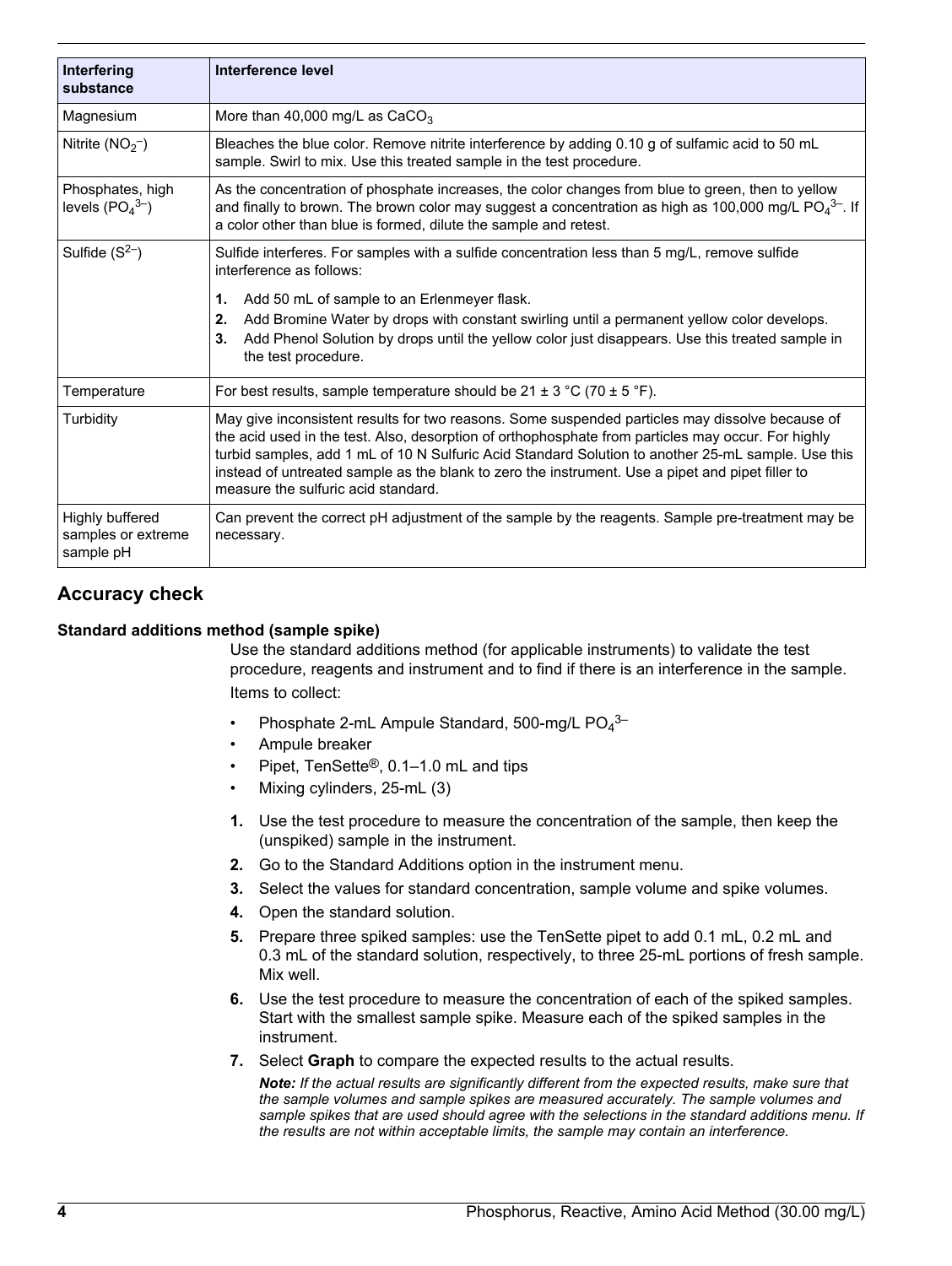#### **Standard solution method**

Use the standard solution method to validate the test procedure, the reagents and the instrument.

Items to collect:

- 10-mg/L Phosphate Standard Solution
- **1.** Use the test procedure to measure the concentration of the standard solution.
- **2.** Compare the expected result to the actual result.

*Note: The factory calibration can be adjusted slightly with the standard adjust option so that the instrument shows the expected value of the standard solution. The adjusted calibration is then used for all test results. This adjustment can increase the test accuracy when there are slight variations in the reagents or instruments.*

#### **Method performance**

The method performance data that follows was derived from laboratory tests that were measured on a spectrophotometer during ideal test conditions. Users can get different results under different test conditions.

| <b>Program</b> | <b>Standard</b>                | Precision (95% confidence interval) | Sensitivity<br>Concentration change per 0.010 Abs change |
|----------------|--------------------------------|-------------------------------------|----------------------------------------------------------|
| 485            | 10.00 mg/L $PO4$ <sup>3-</sup> | 9.86-10.14 mg/L $PO4^{3-}$          | 0.20 mg/L $PO4$ <sup>3-</sup>                            |

### **Summary of method**

In a highly acidic solution, ammonium molybdate reacts with orthophosphate to form molybdophosphoric acid. This complex is then reduced by the amino acid reagent to yield an intensely colored molybdenum blue compound. The measurement wavelength is 530 nm for spectrophotometers or 520 nm for colorimeters.

#### **Consumables and replacement items**

#### **Required reagents**

<span id="page-4-0"></span>

| <b>Description</b>                         | <b>Quantity/test</b> | Unit       | Item no. |
|--------------------------------------------|----------------------|------------|----------|
| High Range Reactive Phosphorus Reagent Set |                      | 100 tests  | 2244100  |
| Includes:                                  |                      |            |          |
| Amino Acid Reagent                         | 1 mL                 | 100 mL MDB | 193432   |
| Molybdate Reagent                          | 1 mL                 | 100 mL MDB | 223632   |

#### **Required apparatus**

| Description                                      | <b>Quantity/test</b> | Unit | Item no. |
|--------------------------------------------------|----------------------|------|----------|
| Mixing cylinder, graduated, 25-mL, glass stopper |                      | each | 189640   |

#### **Recommended standards and apparatus**

| <b>Description</b>                                                                                                                                  | Unit             | Item no. |
|-----------------------------------------------------------------------------------------------------------------------------------------------------|------------------|----------|
| Phosphate Standard Solution, 10-mg/L as PO <sub>4</sub>                                                                                             | 946 mL           | 1420416  |
| Phosphate Standard Solution, 2-mL PourRite® Ampule, 500-mg/L PO <sub>4</sub> 3-                                                                     | 16/pkg           | 1424220  |
| Wastewater Effluent Standard Solution, Mixed Parameter, for $NH_3-N$ , $NO_3-N$ , $PO_4^{3-}$ ,<br>COD, $SO42-$ , TOC                               | $500 \text{ ml}$ | 2833249  |
| Wastewater Influent Standard Solution, Mixed Parameter, for NH <sub>3</sub> -N, NO <sub>3</sub> -N, PO <sub>4</sub> ,<br>COD, SO <sub>4</sub> , TOC | 500 ml           | 2833149  |